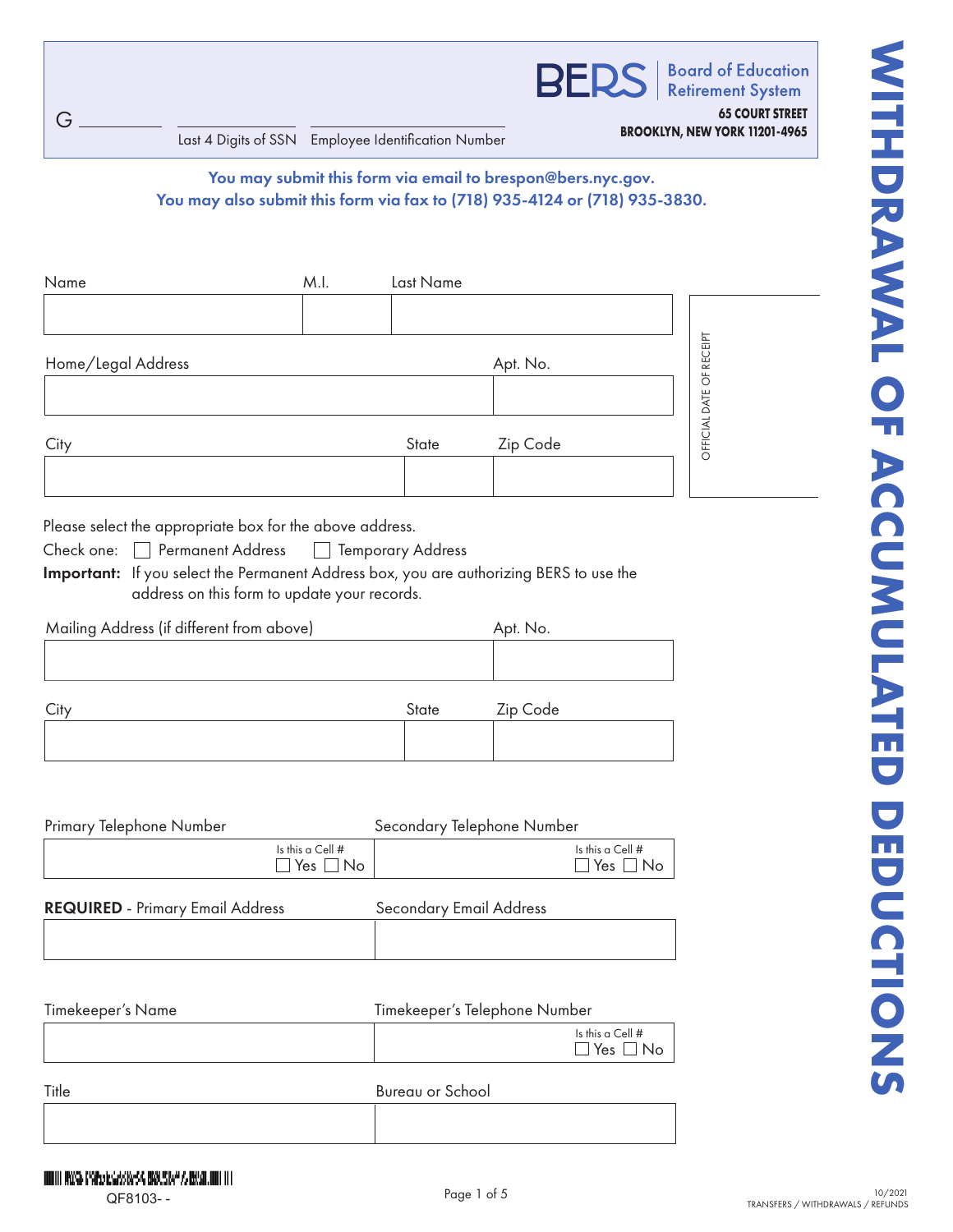G

**BER Board of Education Retirement System 65 COURT STREET**

Last 4 Digits of SSN Employee Identification Number **BROOKLYN, NEW YORK 11201-4965**

 $\Box$  I have taken employment in New York City or State service at:

| Agency | <b>Start Date</b> |
|--------|-------------------|
|        | MM / DD / YYY     |
|        |                   |

#### WITHDRAWAL TYPE

- □ I have separated from service and do hereby make an application for the return of accumulated salary deductions now credited to me in my MCAF account. I acknowledge that by requesting this refund my contributions currently credited to my AMC Account will be refunded to me as well.
- $\Box$  I am no longer in an eligible position for the AMC deductions and do hereby make an application for the return of accumulated salary deductions now credited to me in my AMC Account.

## PAYMENT METHOD

- $\Box$  **ROLLOVER:** I hereby elect to rollover my taxable portion directly on a Trustee to Trustee basis under the Unemployment Compensation Amendment. I have completed the required section (see page 3).
- $\Box$  WITHDRAWAL: I do not wish to rollover any taxable portion of my refund. I am fully aware that 20% will be withheld and forwarded to the Internal Revenue Service as income tax withholding to be credited against my federal income tax. For Electronic Funds Transfer (see reverse).

I HEREBY ACKNOWLEDGE RECEIPT OF THE SPECIAL TAX NOTICE REGARDING PLAN PAYMENTS UNDER THE UNEMPLOYMENT COMPENSATION AMENDMENT (UCA)

## DO NOT SIGN OR DATE UNLESS IN FRONT OF A NOTARY

| <b>Signature</b> |                                                                         |                                      |
|------------------|-------------------------------------------------------------------------|--------------------------------------|
|                  |                                                                         | Affix official seal in the box below |
|                  | On this _______ day of ___________________ in the year 20 ________      |                                      |
|                  |                                                                         |                                      |
|                  | to me known to be the individual described in and who executed the      |                                      |
|                  | foregoing document, and he (she) duly acknowledged to me that he        |                                      |
|                  | (she) executed the same, and the statements contained therein are true. |                                      |
|                  |                                                                         |                                      |
|                  | Signature of Notary Public or Commissioner of Deeds                     |                                      |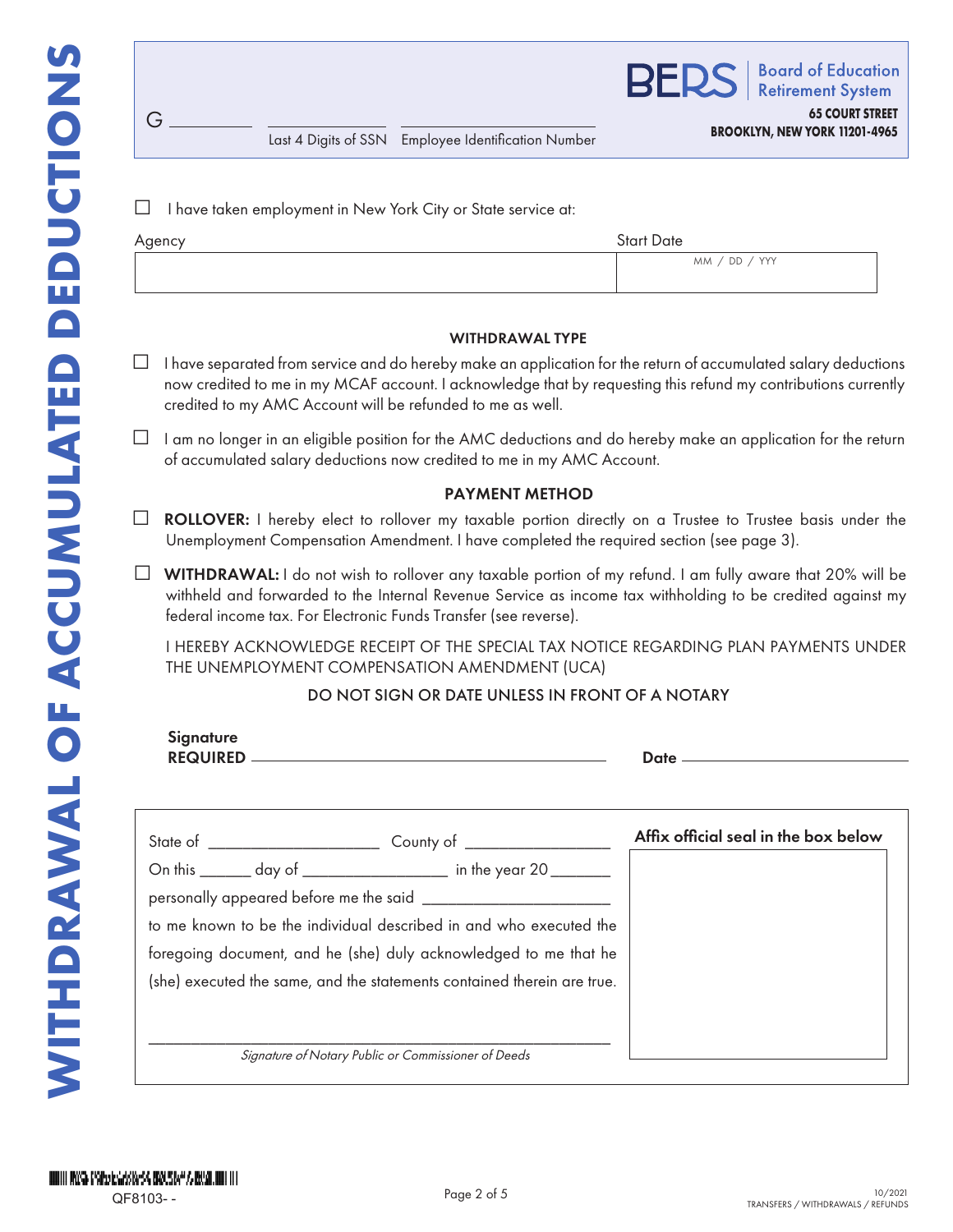**65 COURT STREET**

**BROOKLYN, NEW YORK 11201-4965** Last 4 Digits of SSN Employee Identification Number

AUTHORIZATION FOR TRUSTEE-TO-TRUSTEE TRANSFER UNDER THE UNEMPLOYMENT COMPENSATION AMENDMENT ("UCA")

# RELIANCE ON REPRESENTATION

**EXAMPLE AND AND STRUCK CONTRAWALS (SCREEN)**<br>
CONDER THE UNEXCONDING TRUSTE TO TRUSTE TRANSFER<br>
UNDER THE UNEXCONDENT CONTRACTOR AND CONTRACTOR CONTRACTOR<br>
UNDER THE UNEXCONDENT CONTRACTOR AND CONTRACTOR CONTRACTOR CONTRAC I hereby designate the below named financial institution as transferee of my Eligible Rollover Distribution ("ERD") (as trustee of my individual retirement account or individual retirement annuity), or qualified plan or annuity. To my best belief and understanding, I represent that the designated transferee is in fact an Eligible Retirement Plan ("ERP") and is an IRA or a Qualified Trust or Annuity, and that it will accept the direct transfer for my benefit.

## LIMITATIONS

I understand that the Board of Education Retirement System will permit only one direct transfer as to each ERD and will not transfer ERD's which total less than \$200.00.

# IMPORTANT: PLEASE RECORD THE EXACT NAME AND ADDRESS OF THE ERP INSTITUTION AS YOU WISH IT TO APPEAR ON THE CHECK:

Account Holder Name

G

IRA Account Number

Name of Institution

## Mailing Address (Street)

| Cit | State | Zip Code |
|-----|-------|----------|
|     |       |          |
|     |       |          |

## Type of Transfer

Rollover IRA | Qualified Trust | Annuity

# Your Initials

REQUIRED

HINTII WASA GYAPARIGAS KASA BIKU, SIAP AARKAN HIII IIII QF8103- -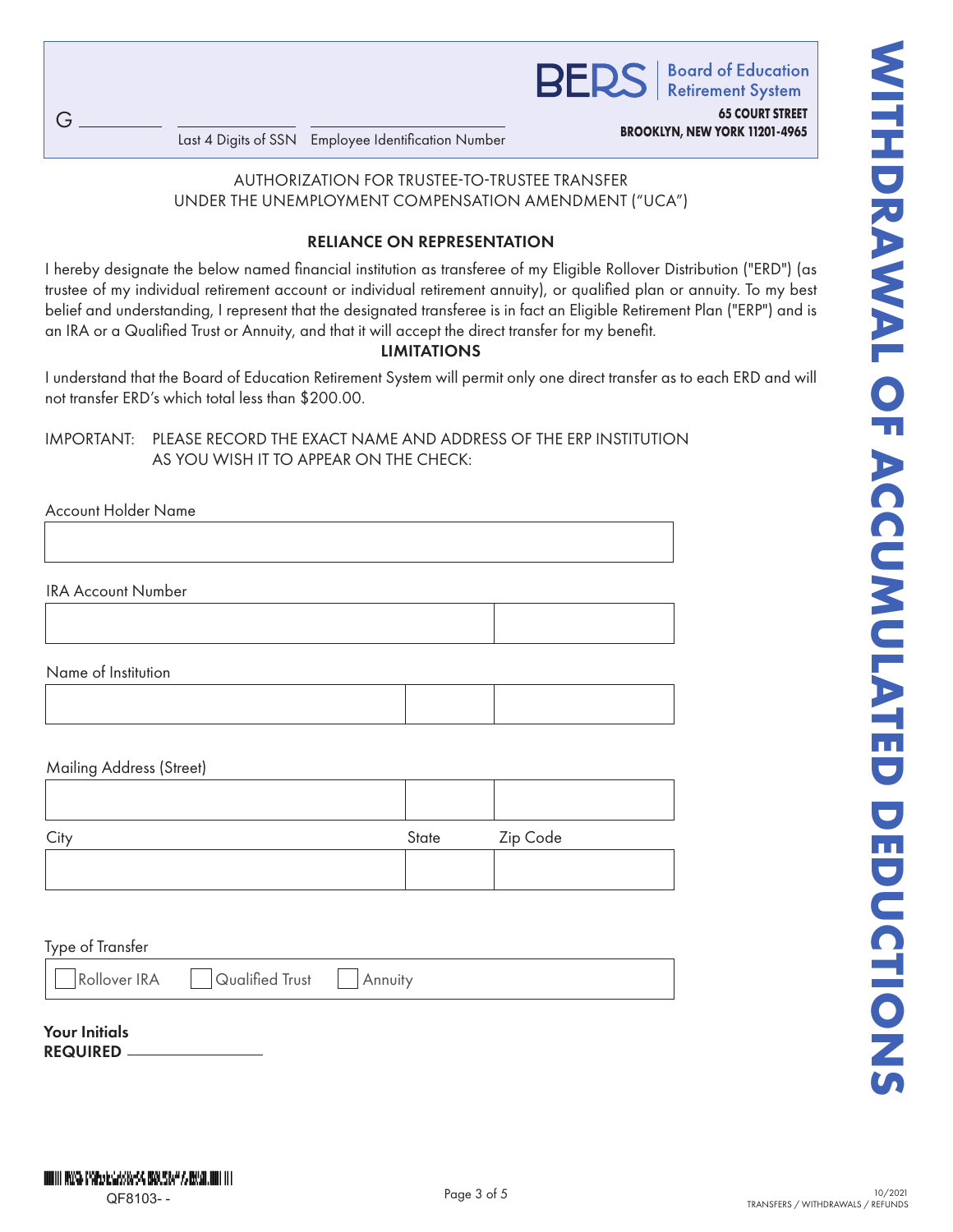G

|                                                     | <b>BERS</b>   Board of Education                               |
|-----------------------------------------------------|----------------------------------------------------------------|
| Last 4 Digits of SSN Employee Identification Number | <b>65 COURT STREET</b><br><b>BROOKLYN, NEW YORK 11201-4965</b> |
|                                                     |                                                                |

| <b>COMPLETE THIS SECTION FOR ELECTRONIC FUNDS TRANSFER</b> |                                                                                                          |
|------------------------------------------------------------|----------------------------------------------------------------------------------------------------------|
|                                                            | I have applied for a                                                                                     |
| check. $\Box$ YES $\Box$ NO                                | My Withdrawal of Accumulated Deductions should be deposited via EFT to the same account as my payroll    |
| brespon@bers.nyc.gov                                       | If you checked YES, do not fill in your banking information below. You may submit this form via email to |
| (718) 935-4124 or (718) 935-3830.                          | If you checked NO, please enter your banking information below. You must submit your form via fax to     |
|                                                            |                                                                                                          |
| <b>Exact Name of Financial Institution</b>                 | Type of Account                                                                                          |
|                                                            | Checking<br>Savings                                                                                      |
| Name of Account Holder                                     |                                                                                                          |
|                                                            |                                                                                                          |
| Transit Routing/ABA Number<br>Must be 9 Numbers            | <b>Account Number</b>                                                                                    |